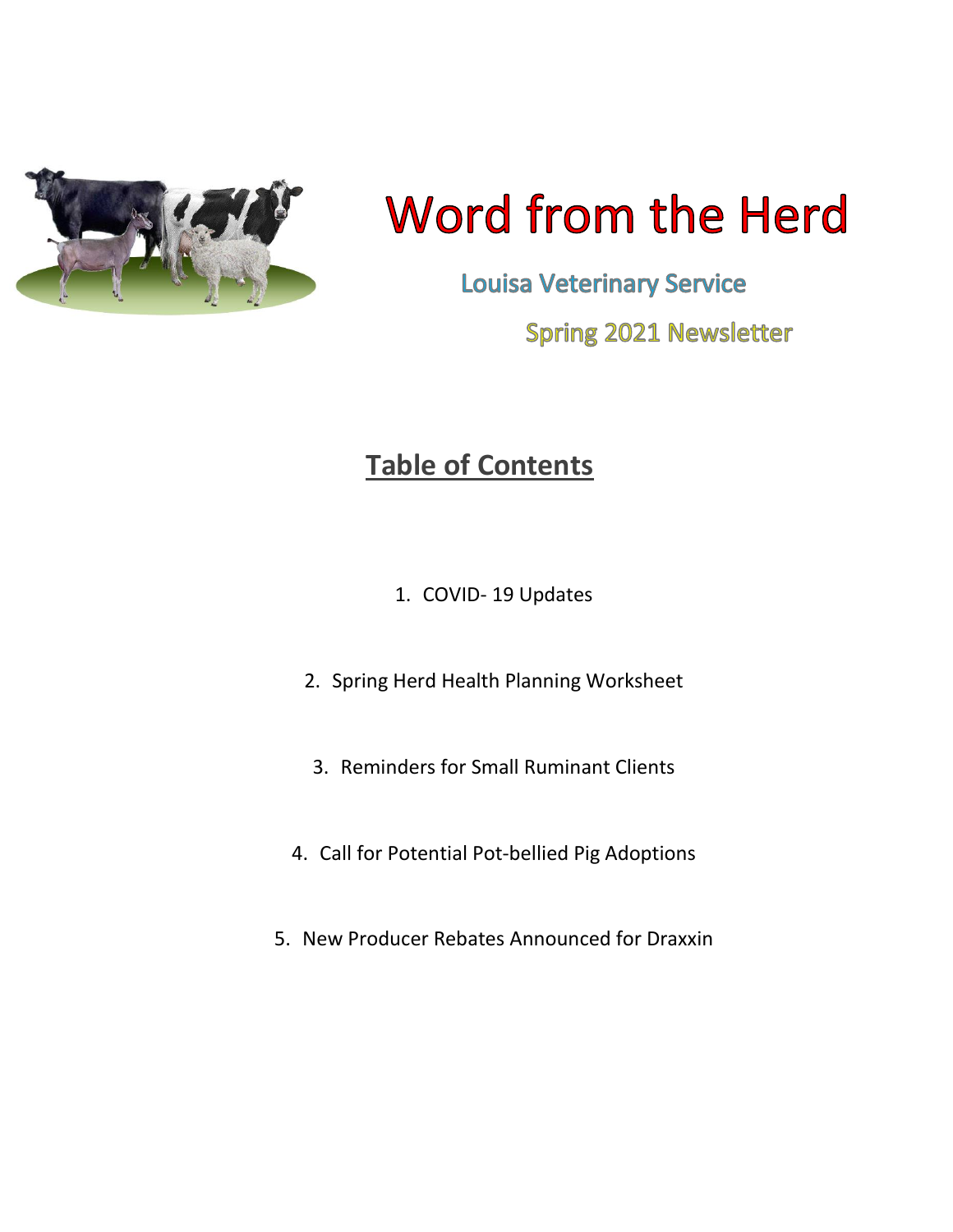

- Since my last COVID-19 update there have been a few changes: A house cat in Virginia tested positive for SARS CoV2 in the past 2 weeks. The cat had an underlying heart condition and then contracted COVID-19 from its owner who had been clinical with the disease. The owner recovered, however, the cat died from respiratory complications of the disease. Also, two gorillas have tested positive at a zoo in the U.S. The take home message here is **NOT** to freak out, just be aware that if your household is infected with COVID-19 and your pets become ill, you should make your veterinarian aware.
- Please continue to be patient with our staff here at LVS. We are short staffed at times because of exposures to COVID-19. We take public health very seriously and strive to protect each other here in the office and our clients. We will be receiving the COVID-19 vaccine very soon, as veterinarians qualify in the 1B phase of vaccination. Agricultural workers are also in this category. Contact your local health department for details.
- **Shipping delays** continue to be an issue, as well as back orders on some drugs and medicals supplies, due to COVID-19 spreading through the supply warehouses and manufacturing plants. Please start gathering your herd health supplies **early** this year! There often are substitutes for items that may not be available in time for Spring.
- To our clients, friends, and family who are in the medical field we would like to say **thank you** and let you know how much we appreciate your hard work during this pandemic! I encourage you all to reach out to these doctors, nurses and hospital staffers and do something nice for them.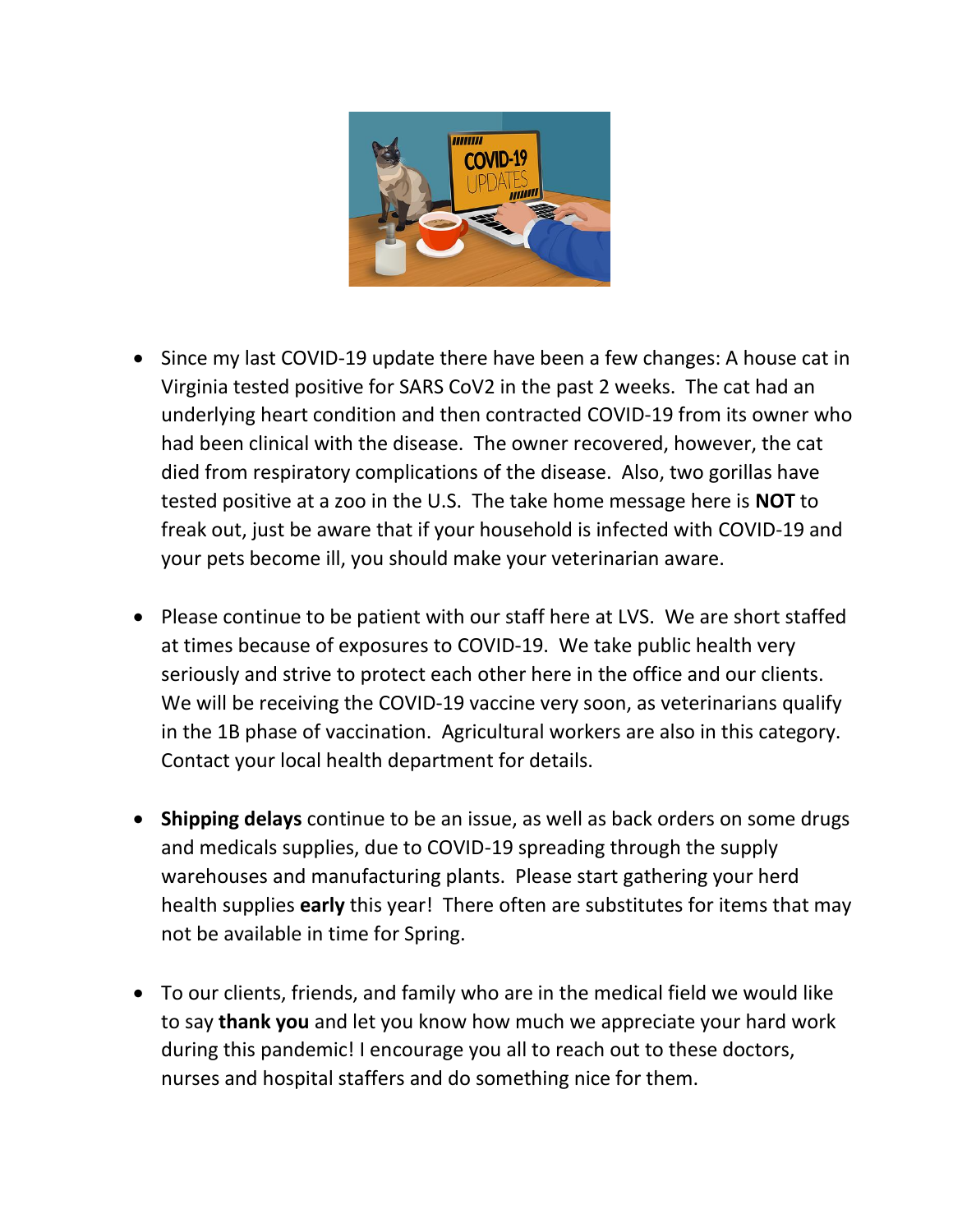## **Grab Your Spring Herd Health Planning by the Balls!**



This section is designed to be a worksheet to help you guide you through planning for your cattle herd work this Spring. I encourage you to print it off and work through it in the next month, so that you are ready for go time in the Spring!

Please feel free to call the office and schedule a consultation time if you would like to speak to a veterinarian to help you plan or if you have questions.

Pro-tip: Do **NOT** wait until your bulls are this big to castrate them…it is more like an amputation!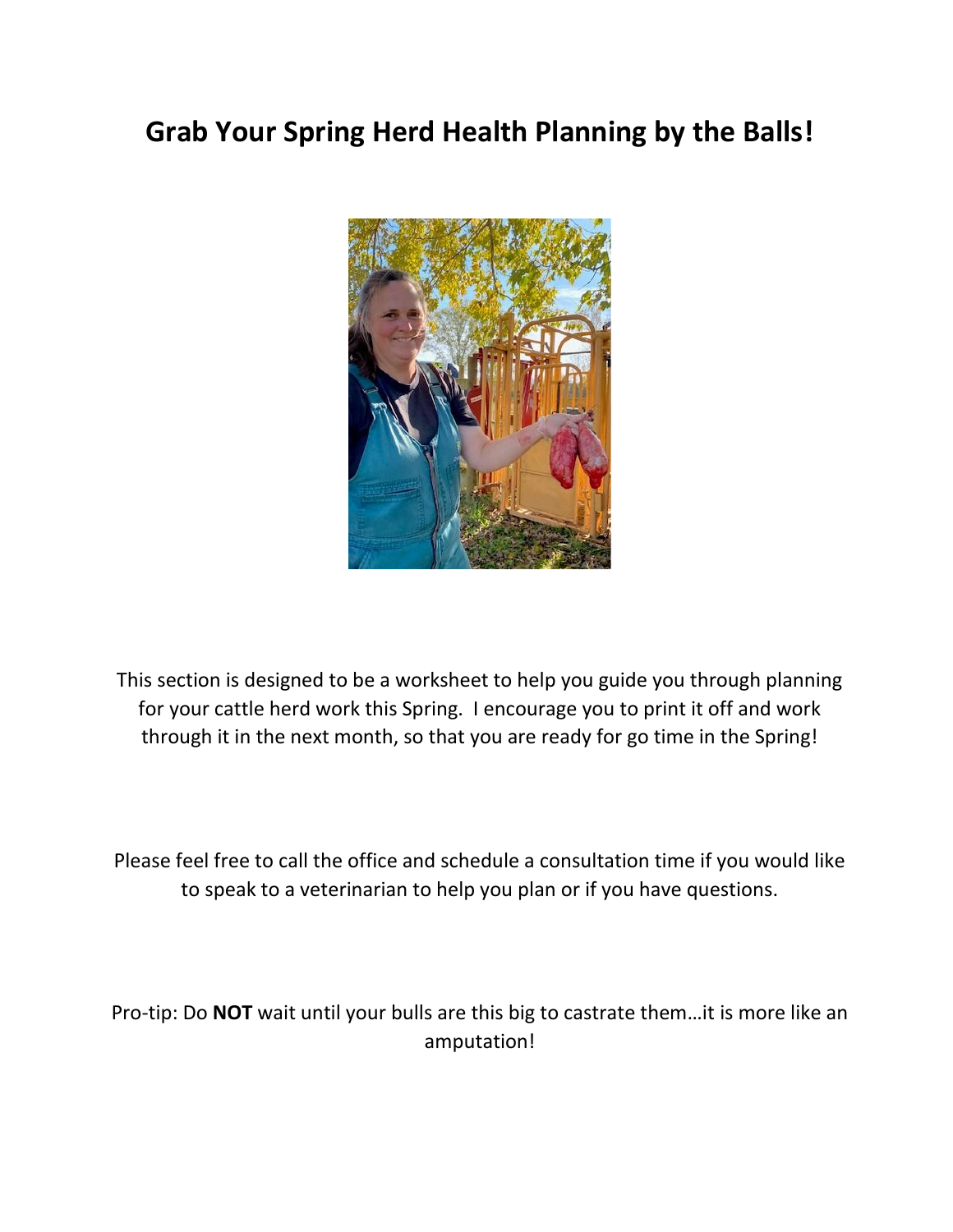- 1. Do you have a defined calving season? If so, what are the dates? \*If there are pregnant cows coming through in the Spring that may affect what type of vaccines can be used.
- 2. Do you have a defined breeding season? If so, what were the dates? \*This will be important for the vet to know for pregnancy checking accurately.
- 3. Which month in the Spring is the most advantageous for you to work your cattle?

\*Decisions that play into this is:

\_\_\_\_\_\_\_\_\_\_\_\_\_\_\_\_\_\_\_\_\_\_\_\_\_\_\_\_\_\_\_\_\_\_

\_\_\_\_\_\_\_\_\_\_\_\_\_\_\_\_\_\_\_\_\_\_\_\_\_\_\_\_

When do you have help?

Are you planning to cull any of the open cows, if so, when?

How early can the vet pregnancy check all the cows in the group (30 days after the bull's removal)?

Are you planning on bringing the cattle through multiple times? \_\_\_\_\_\_\_\_\_\_\_\_\_\_\_\_

It is important to think about efficacy of external parasite strategies when planning herd work.

Please call the office to set up your herd work as early as you nail down a time frame!

4. Are you planning to cull any cattle? Yes or No

\*Please think about this ahead of time of the herd work if possible

\*Decisions that go into this should involve:

What is your maximum stocking density?

What do you consider to be an OLD cow? (My answer is over 12)

\*If you are interested in having any of your cows aged at the time of herd work, just let us know.

Have you had cows with chronic lameness or unresolved health issues this year? If so, make a list of their numbers before herd work.

A veterinary friend of mine once told a group of vet students "You choose your keeper cows like you choose your girlfriends: Feet and legs, good body condition, and udders." That quote always makes me laugh, but there is a lot of truth to it!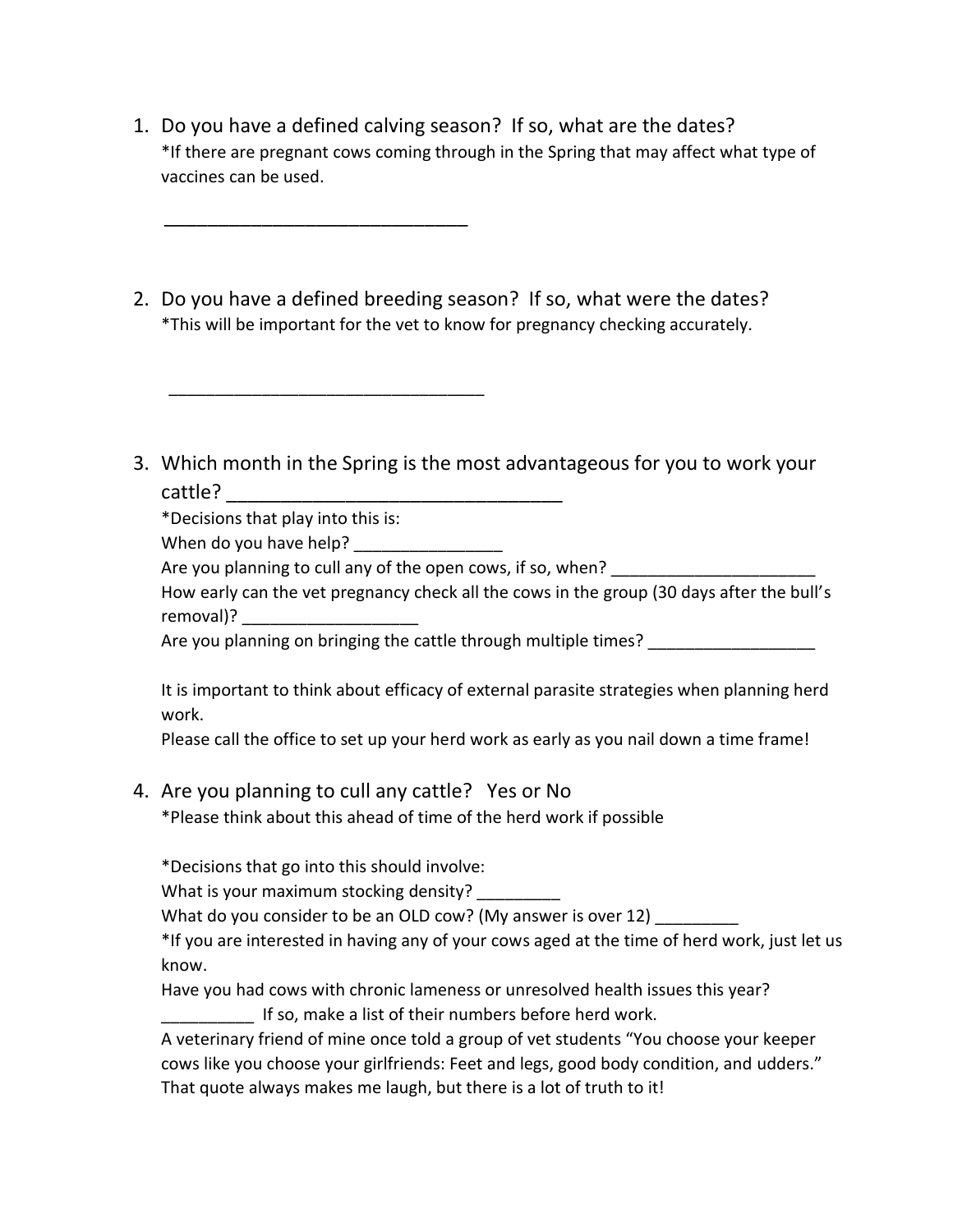Another good policy to use regarding culling is the 3 Strikes, You're Out policy…it's as easy as it seems. The 3 strikes could be anything from the size of the calf they produce, to the fact that she has very few teeth left, to the fact that she rolled your truck into a pond when you tried to tag her calf!

#### 5. What respiratory/reproductive vaccines are you planning to use for the cows?

\*Any products listed in this document will be chosen because they are included in the CVCA drug deal, except the Bayer drugs.

\_\_\_\_\_\_\_\_\_\_\_\_\_\_\_\_\_\_\_\_\_\_\_\_

\_\_\_\_\_\_\_\_\_\_\_\_\_\_\_\_\_\_\_\_\_\_\_\_

If the cows are pregnant it is always safest to use Killed vaccine. Triangle 10 HB and CattleMaster Gold FP5L5. Always be sure brood cows are receiving Lepto in any vaccine given!

If the cows are open, you can use a Modified Live or Killed vaccine. The two appropriate for cows are: Express 10 and Bovi-Shield Gold FP5L5. If the cow is open AND a cull, do not put any vaccine in her, as it has a 21-day meat withdrawal.

#### 6. What respiratory vaccines are you planning to use for the calves?

\*This is heavily dependent on the age of the calves at the time of processing and if the calves have had any vaccinations.

\*It is also important to consider how you are going to market your calves! There are MANY options in this regard and different sales have different requirements. Contact your extension agent or Steve Hopkins [\(hoppy@vt.edu\)](mailto:hoppy@vt.edu) at the CVCA if you need help finding requirements for a particular sale.

If your calves had Inforce-3 intranasal at birth, it is definitely time to use a 5-way respiratory vaccine now. Those include: Pyramid 5 and Bovi-Shield 5, if you are keeping a lot of replacement heifers be sure and use Express 10 or Bovi-Shield 5 FP5L5 (so that Lepto is included.)

If your calves have not had any vaccine yet and are having stressful procedures (like castrating or dehorning) done you may want to start with Inforce 3 intranasal.

If your calves are being sold in a double vaccinated sale you will need to plan a time to bring the calves back through for a booster vaccination in approximately 4 weeks. At this time, you'll need to include the shipping fever component into the vaccinate so you'll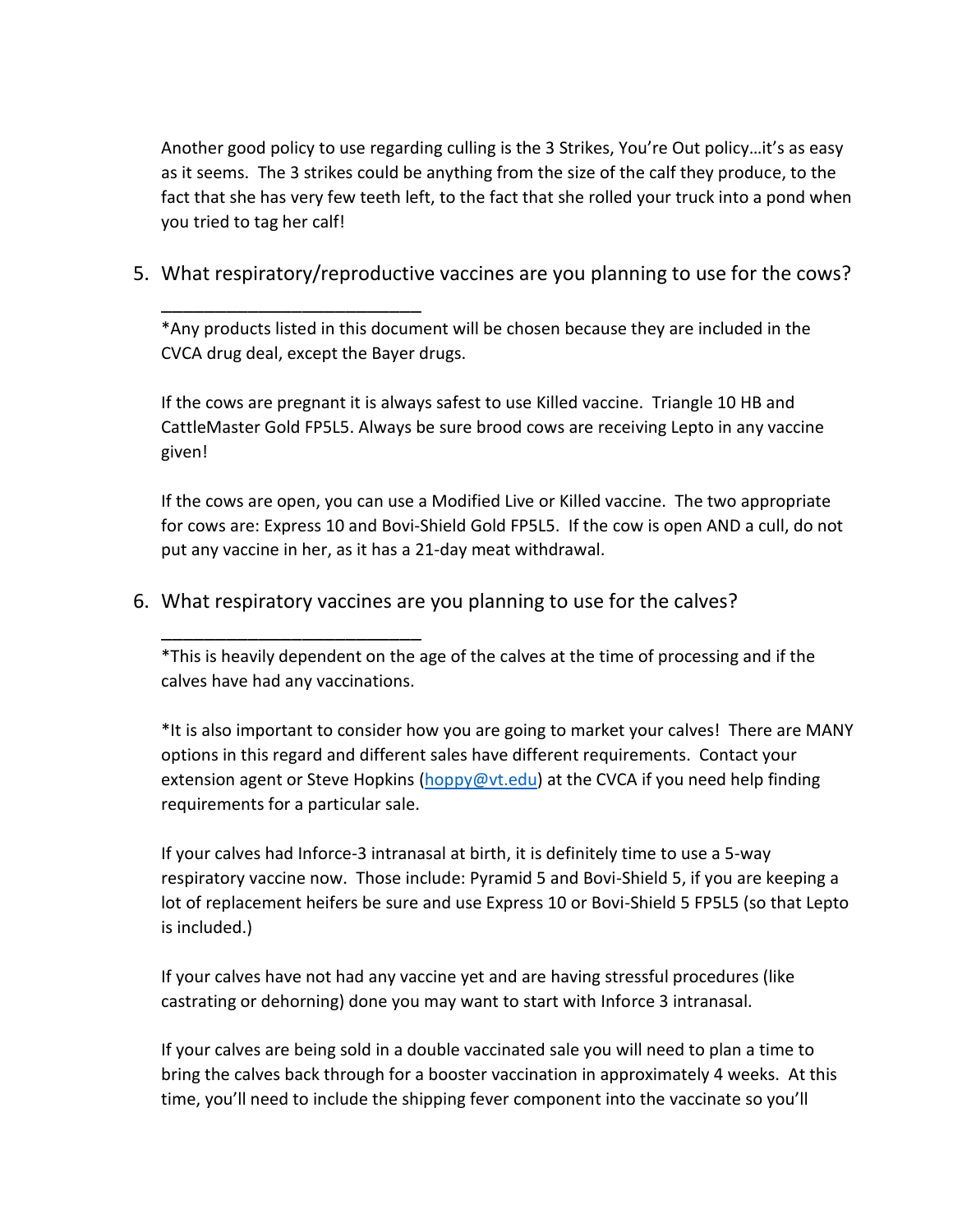need: Pyramid 5 plus Presponse Or Bovi-Shield with One Shot. These vaccines will give the calves a fever, so weather needs to be considered for the booster!

#### 7. What 7-way Clostridial (Blackleg) product are you going to use?

\_\_\_\_\_\_\_\_\_\_\_\_\_\_\_\_\_\_\_\_\_\_\_\_\_

\*All the cattle that you are keeping will need a 7-way vaccination! They get these bacteria from the dirt, so everyone needs it, and it is cheap so NO excuses. It is also important to remember if you are castrating or dehorning at this time, you will want an 8-way vaccine to include tetanus.

\*There are 2 cc 7-way shots and 5 cc 7-way shots. Be sure to shake this vaccine gently and mix thoroughly. They can leave injection site lesions otherwise.

\*There are MANY products in this category. 2 cc dosages include: Caliber 7 and Ultrachoice. 5 cc dosages include: BarVac 7 and Ultrabac.

8. Are you going to vaccinate for pinkeye and if so, what product are you going to use?

\*I generally encourage producers to vaccinate for pinkeye because it is beneficial in helping to prevent the disease.

There are many products available for purchase, however, the Central Virginia Regional pinkeye vaccine is the only one that includes Mycoplasma bovoculi and is made from the eye cultures of cows right here in Central Virginia. You would need to purchase this from a CVCA participating veterinarian and it is always helpful to pre-order to ensure availability. This vaccine does call for a booster shot, boosters can also be given in the face of an outbreak to lessen the severity of pinkeye in cattle not already affected.

We are looking at purchasing a single dose custom made pinkeye product for 2021. Please let us know at your Spring herd work if you would be interested in using a single dose product.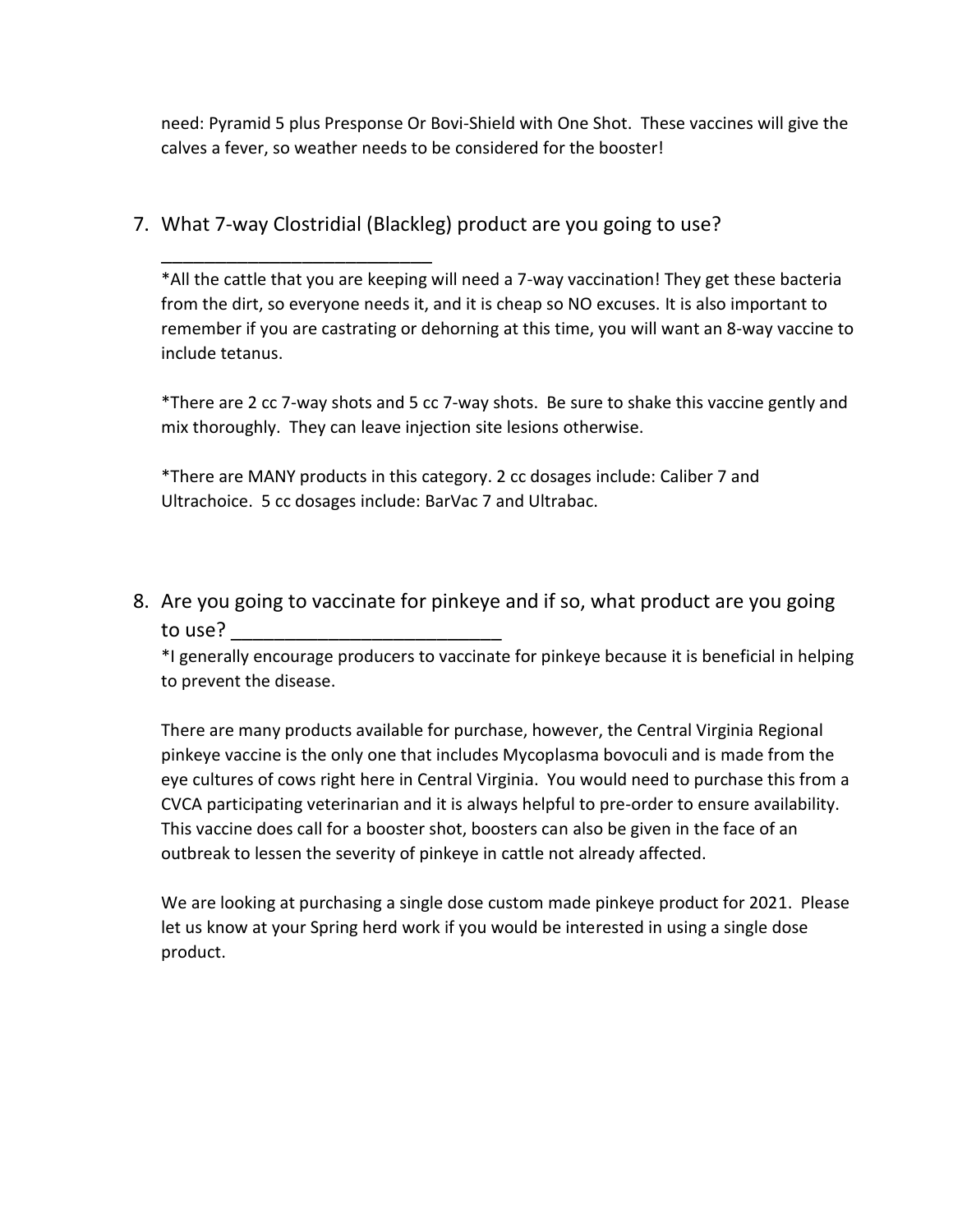9. Is there any benefit to using an injectable trace mineral supplement on the cattle? Choose for yourself: Yes or No

Producers that have used Multi-Min 90 in the past continue to use the product, which to me speaks to its efficacy. We are definitely Selenium deficient in Virginia and selenium is a key player in the cow's immune system. Also, I believe there is much more Copper deficiency in our region than we realize. Copper is another key player in the cow's immune and reproductive systems.

Cattle that received Multi-Min 90 at last year's herd work did seem to fare better with diseases like pinkeye and Theileria.

This product is also beneficial to calves when given prior to weaning to help abate the stress and immune challenges around the time of weaning.

10. What type of dewormer are you planning to use in the Spring?

There are MANY types of dewormers available. I would encourage you to steer clear of generic dewormers, they are not studied and not supported by the company.

Here are a few of your choices and considerations:

\_\_\_\_\_\_\_\_\_\_\_\_\_\_\_\_\_\_\_\_\_\_\_\_\_\_\_\_\_\_\_\_\_\_\_

\*Pour-on dewormers: Eprinex and Dectomax are 2 examples. They are popular because they help control internal and external parasites and they are easy to apply as the cattle are coming through the chute. Eprinex has zero meat withdrawal so if you need to apply it to a cull cow with lice you can. Some people feel there is no point in deworming adult cattle, but a pour-on of some sort is necessary for external parasite control.

\*Injectable dewormers: Long-range and Dectomax are 2 examples and they also control both internal and external parasites. Sucking lice and ticks can be defeated by Long-Range. The Long-Range works in the system for several months. Most clients report that its greatest benefit is on ruminanting (over 3-month-old calves) grazing on the pasture before they are sold after weaning. It is always important when choosing a dewormer that you make sure you get the bang for your buck. If you deworm a calf on its way off the farm, only the next person gets the benefit.

\*Oral dewormers: Synanthic is an example. These dewormers can be a bit difficult for some producers to administer. They are excellent on helping to eradicate internal parasites on young cattle however, and I believe this is where they have their greatest value.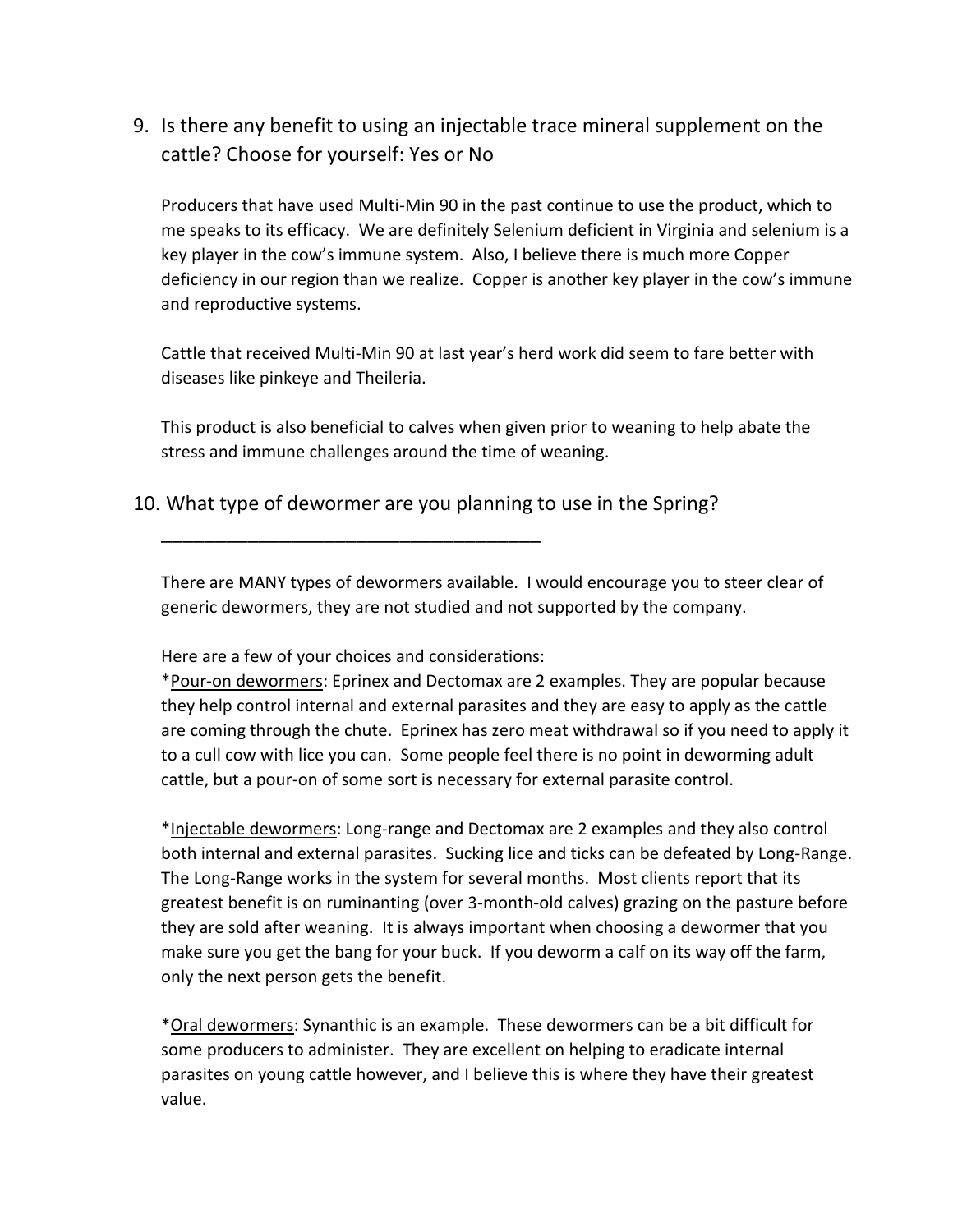11. What products are you planning on using for external parasites: Flies, Ticks, and Lice? **Example 20** 

If the cattle are heavily infested with lice coming through in the Spring, there is an excellent Bayer product called Clean Up II that will kill the lice. Pour-on dewormers are only really for the prevention of lice. Clean Up II will also offer your cattle tick protection for a few months as well.

Pour-on dewormers do offer about 8 weeks of fly protection for the cattle.

Fly tags offer 3 months of face fly and tick protection for cattle. There are two types: Permethrin based and Organophosphate (OP) based. Here at LVS we usually use the Permethrin based ones two years in a row and then move to OPs. Rotating is important to prevent resistance. If you had issues with ticks last year in your cattle herd, I do believe the fly tags will be important for your cattle. But remember: they do wear off before tick season ends!

In the mid to late summer when all your external abatement strategies begin to fail it is important to get out there and spray your cattle. There is an excellent product called Permethrin CDS and it can be applied topically or out of a pump sprayer in the field. It is a nice product because you can spray the cattle thoroughly and it is oily and sticks to them. Sometimes in the late part of the summer cattle must be sprayed every 2-3 weeks to knock down the flies and ticks.

Unfortunately, there is no one right answer on how to approach external parasite control in your herd. Many of these strategies need to be used in combination to achieve the greatest success!

#### 12. How are you going to keep your records at Spring herd work time? Paper or Computer???

\*Record keeping is SO important! As is being able to compare records from past years. If you do not have enough help to keep records, please let us know and I will bring an extra person to help keep records.

I.D. of all animals is necessary. Please have number tags ready at the time of herd work for any cattle missing tags.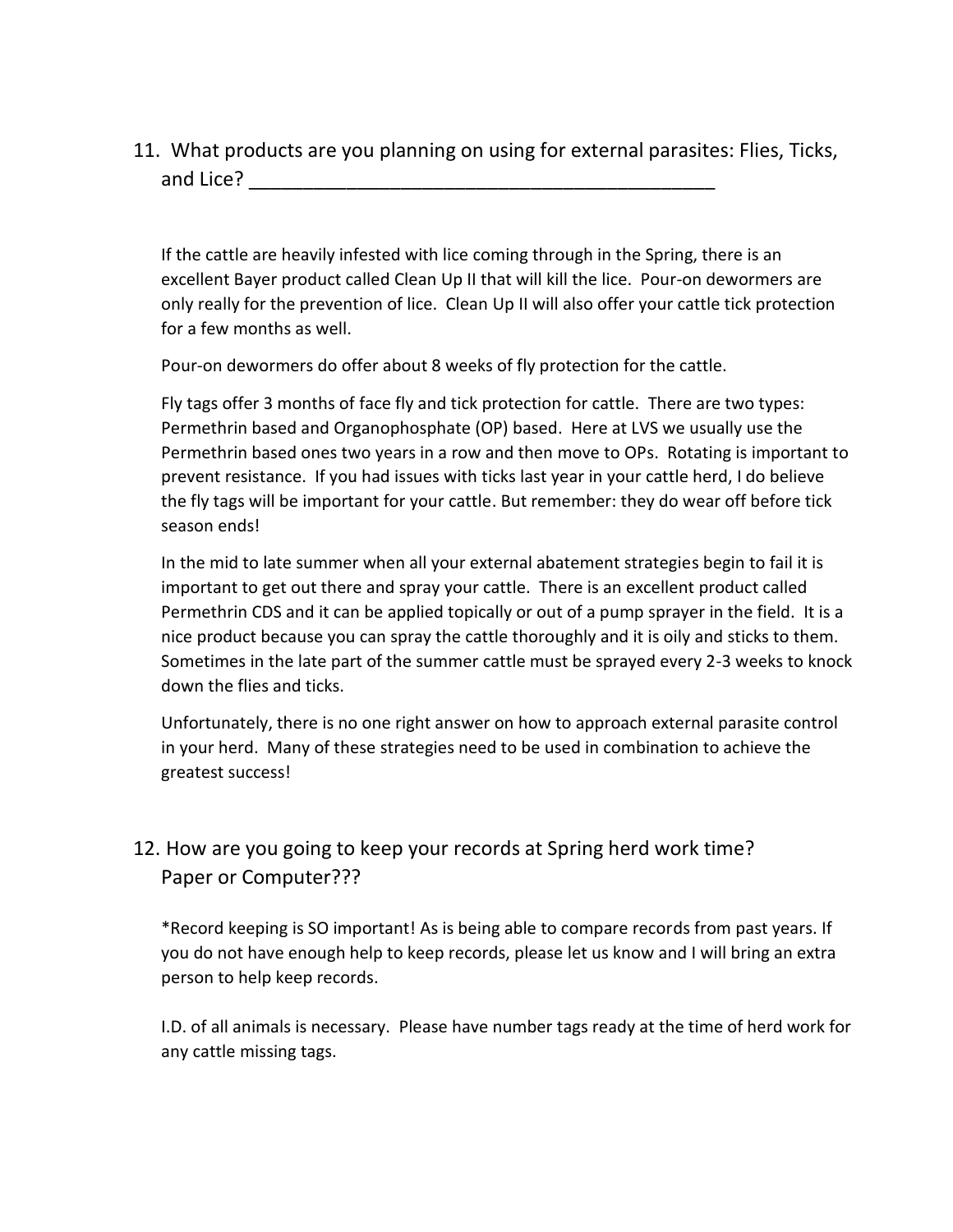Having a spread sheet is helpful to a lot of our clients with any pertinent notes from last year's herd work. For instance, if a cow had a growth starting on her eye or had hardened fat on rectal palpation.

13. Are your cattle pens and handling facility in safe, working order before the day of the herd work? Yes or No

\*Remember, most veterinarians charge by time, so it is helpful if your boards are strong enough to hold the cattle in and your head gate is sprayed for bees and well-oiled.

\*If you do not have a safe head chute with a palpation gate, just let us know and we will be happy to bring our portable For-Most chute along.

14. Please use this space to note any unanswered questions or concerns you have for the veterinarians.

15. Please remember if you need mineral medicated with CTC to help prevent tick borne illnesses, such as Anaplasmosis and Theileria, call the office in March. We will put the 6 month prescription in by computer. This takes some time so please do not call at the last minute. Also, please call the place you are picking it up to make sure they have received the mineral and have the product in stock.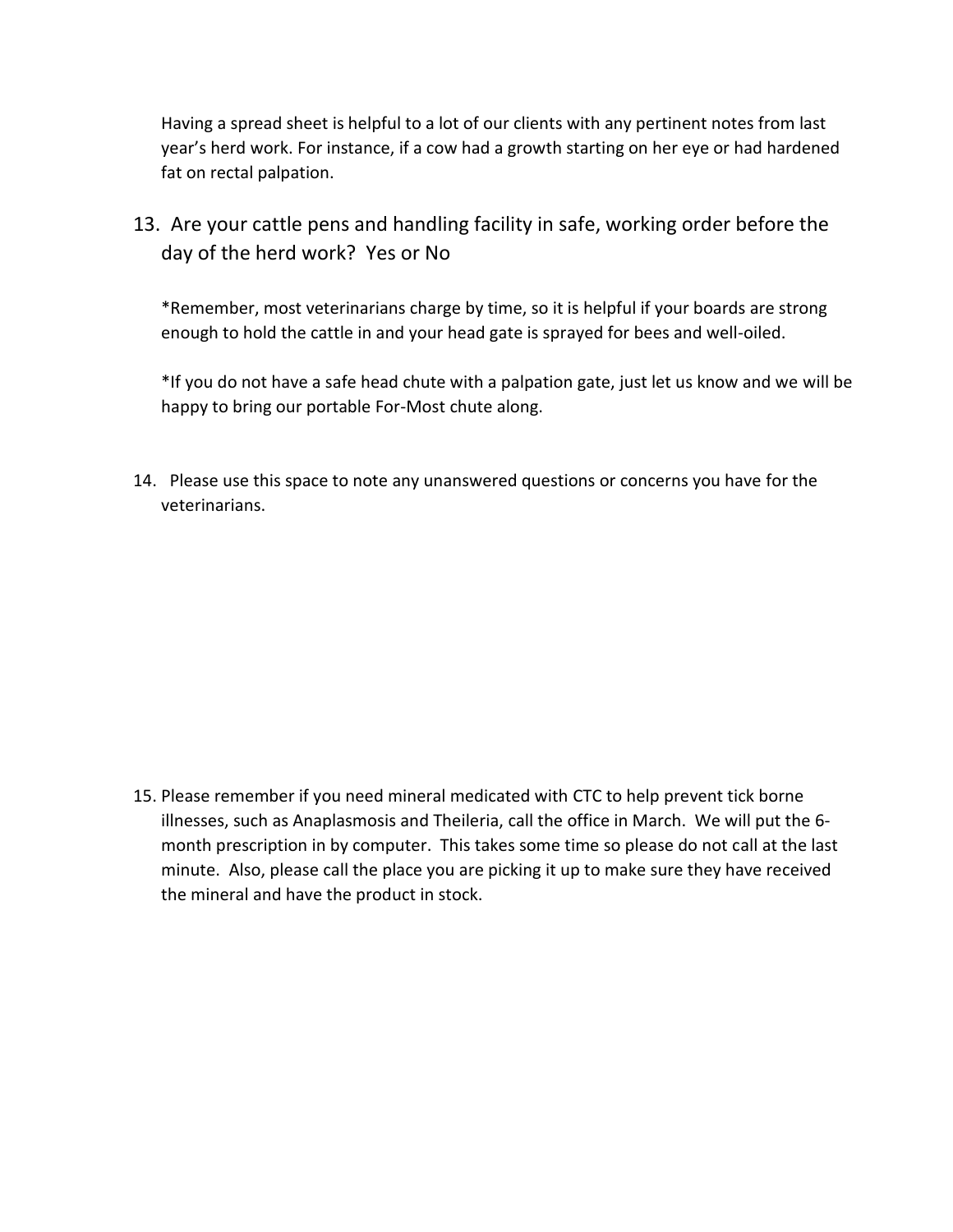## *Friendly Reminders for Our Small Ruminant Clients Heading into Birthing Season…*



- Now is the time when nutrition is key for the does and ewes that are about to deliver babies in the next month- 70% of the fetal growth occurs in the last 30-40 days of gestation! Remember to increase the concentrated feed accordingly and feed your **best** second cut hay. Keep the water fresh and clean!
- Remember to have Bo-Se on hand for newborns and does with retained placentas. As mentioned above, there are some supply chain issues due to the pandemic (so far not with selenium), so **plan ahead**.
- Refresh your lambing and kidding kit supplies. Make sure to wear gloves to assist **any** birth! This year is especially important because the hand sanitizers are causing hands to have cracked skin and there is an uptick in abortive diseases in sheep already. Many of these abortive diseases are zoonotic and some cause symptoms similar to COVID-19.
- Remember to schedule disbudding approximately 7-10 days after birth. We will likely be having at least one disbudding afternoon per week here at the office starting in March.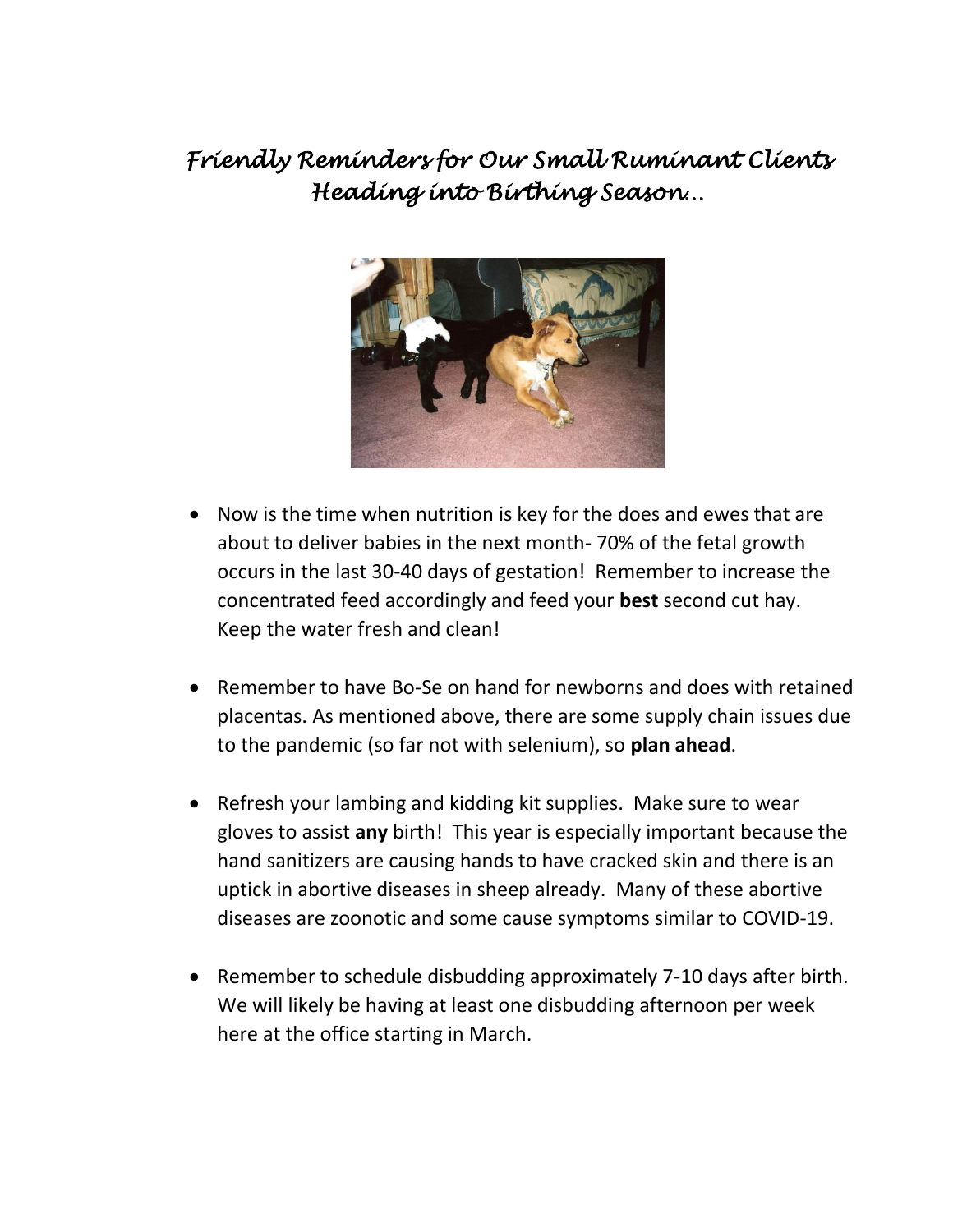### Interested in Becoming A Pot-Bellied Pig Owner???

Recently in Central Virginia there have been several large-scale pot-bellied pig seizures due to situations that got out of hand. Because of this there are **many** pot-bellied pigs looking for new homes. Many of them are being removed from the properties by legitimate pot-bellied pig rescue groups and are being vetted upon removal.

Owning a pot-bellied pig is an **important** responsibility, not to be taken lightly. These pigs would require proper outdoor pens and weight management. There are many online resources that explain the proper care of a pot-bellied pig. You should consult a credible resource so that you know what is involved before rescuing a pig.

If you are seriously interested in adopting a pig please contact: Laura Li Pulliam at 434-465-3050

This past year I was involved in an animal cruelty case in which a pot-bellied pig had to be removed and brought to my home for a short period of veterinary rehab before being adopted. My client Allison adopted the pig and named him Tuck. She has done a **wonderful** job with Tuck and I am grateful to her for being willing to give him a forever home!



\*Pictured are Lucy and Tuck (L) and Allison and Tuck (R)